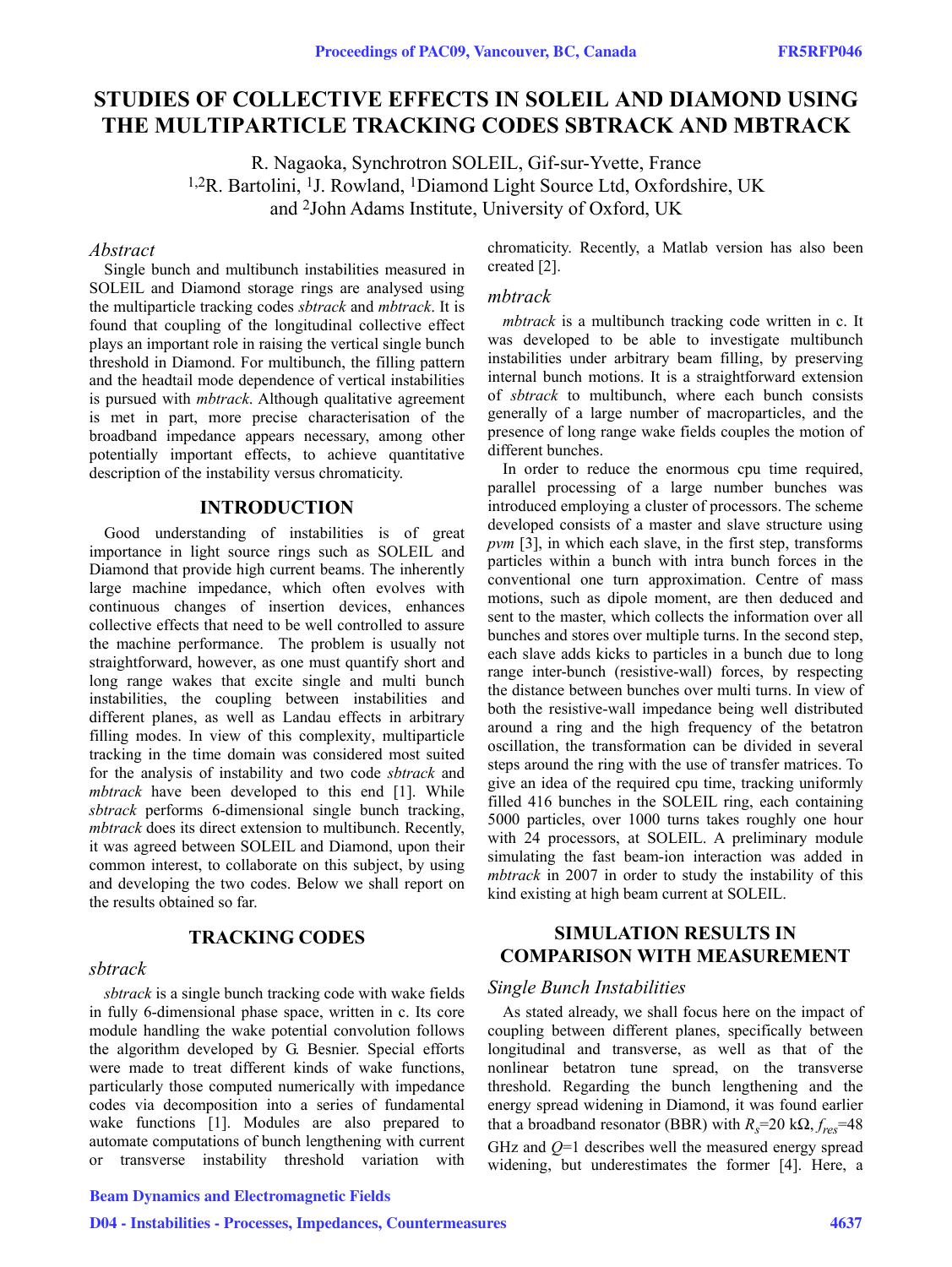purely inductive impedance  $Z(\omega) = iL\omega$  with  $L = 149$  nH was added to better reproduce the two longitudinal quantities (Figs.1).



Figure 1: Bunch lengthening (left) and energy spread widening (right) calculated with *sbtrack* (circles), in comparison with measurement (squares) in Diamond. See text for the impedance used.

Through the measurement and fit of the vertical TMCI (Transverse Mode Coupling Instability) at zero chromaticity in Diamond, a BBR impedance with  $R<sub>T</sub>=1$  $MQ/m, f_{res} = 6 \text{ GHz and } Q = 1 \text{ was previously obtained [4].}$ 



Figure 2: Measured (black squares) and calculated vertical thresholds versus chromaticity in Diamond. See text for the conditions of calculations.

We shall look at the vertical instability threshold versus chromaticity using the fitted BBR in *sbtrack*, with and without the two effects mentioned above. Firstly, without them, the threshold is found to remain low below 1 mA up to the chromaticity of 0.4, clearly underestimating the measured threshold (Figs. 2 left). The threshold curve obtained with *sbtrack* is nevertheless in good agreement with MOSES calculated under the same condition. Now including the longitudinal wakes in the tracking, a significant increase appears on the threshold, giving much better agreement with the measurement (black squares in Figs. 2 left). To see if the betatron tune spread gives another important stabilisation, the second-order amplitude-dependent tune shift due to sextupoles was included while turning off the longitudinal wakes (Figs. 2 right). The vertical beam blow up is found to relax significantly, effectively raising the threshold curve. In the figure, two curves indicating the current at which the vertical beam size reaches 1 and 10 mm are plotted. It is found, however, that the current at which the onset of beam blow up occurs is basically unaltered with respect to no tune spread case. For SOLEIL, a similar result that the longitudinal instability raises significantly the vertical threshold with the chromaticity shifted to positive values was found, even though the beam stays under the potential well regime (i.e. only bunch lengthening). Since the BBR impedance originally assumed in the simulations  $(R_T=0.17 \text{ M}\Omega/\text{m}, f_{res}=22 \text{ GHz and } Q=1)$  turned out to largely underestimate the measured TMCI threshold, a fit was made, giving  $R_T$ =0.50 M $\Omega/m$ ,  $f_{res}$ =15 GHz and  $Q$ =1. These two sets of BBR models shall be used for SOLEIL in the subsequent multibunch simulations with *mbtrack*.

### *Multibunch Instabilities*

One of our primary interests here is to see if some of the features already found for SOLEIL with *mbtrack* could be observed for Diamond as well, and to make a quantitative comparison between the two machines. In most of the calculations performed below, 5000 macroparticles per bunch were tracked over 1000 turns.



Figure 3: Invariants of the betatron motion averaged over macro-particles and bunches, versus number of turns. Computation assumes 2/3 filling at 300 mA in Diamond with normalised chromaticity of 0.3. See text for the meaning of the two curves.

The instability growth rate was evaluated using the "invariant" of betatron motion of a beam calculated in two ways: Either as that of the centre of mass of a bunch (blue in Fig.3), or those of individual particles averaged over a bunch (red in Fig. 3), which were further averaged over all bunches. Note that in partial fillings such as 2/3 filling, the growth rate may be significantly larger towards the tail of a bunch train than the head, but here this difference is ignored. While the two invariants are roughly equal when instability is dominated by a dipolar mode, the former may vanish when a higher-order headtail mode takes over. An example of such situation is shown in Fig. 3. The growth rates were followed by taking the larger one of the two.

Prior to calculating the threshold curves, the impact of multiturn wakes on the growth time (rate) was evaluated, as the predominant resistive-wall wake decays slowly in time. In both machines, the growth rate shows oscillatory behaviour with decaying amplitude (Figs. 4). For SOLEIL, the convergence occurs around 11 turns, while it is around 6 turns for Diamond. The obtained result appears reasonable in view of the nearly 1.6 times larger machine circumference for Diamond. In both cases, the converged growth rates turn out to be roughly 25% *smaller* than those that ignore the multiturn effect. It must be noted however that the present model takes no account of the diffusion of wake fields through the finite thickness chamber walls, which is yet to be justified.

#### Beam Dynamics and Electromagnetic Fields